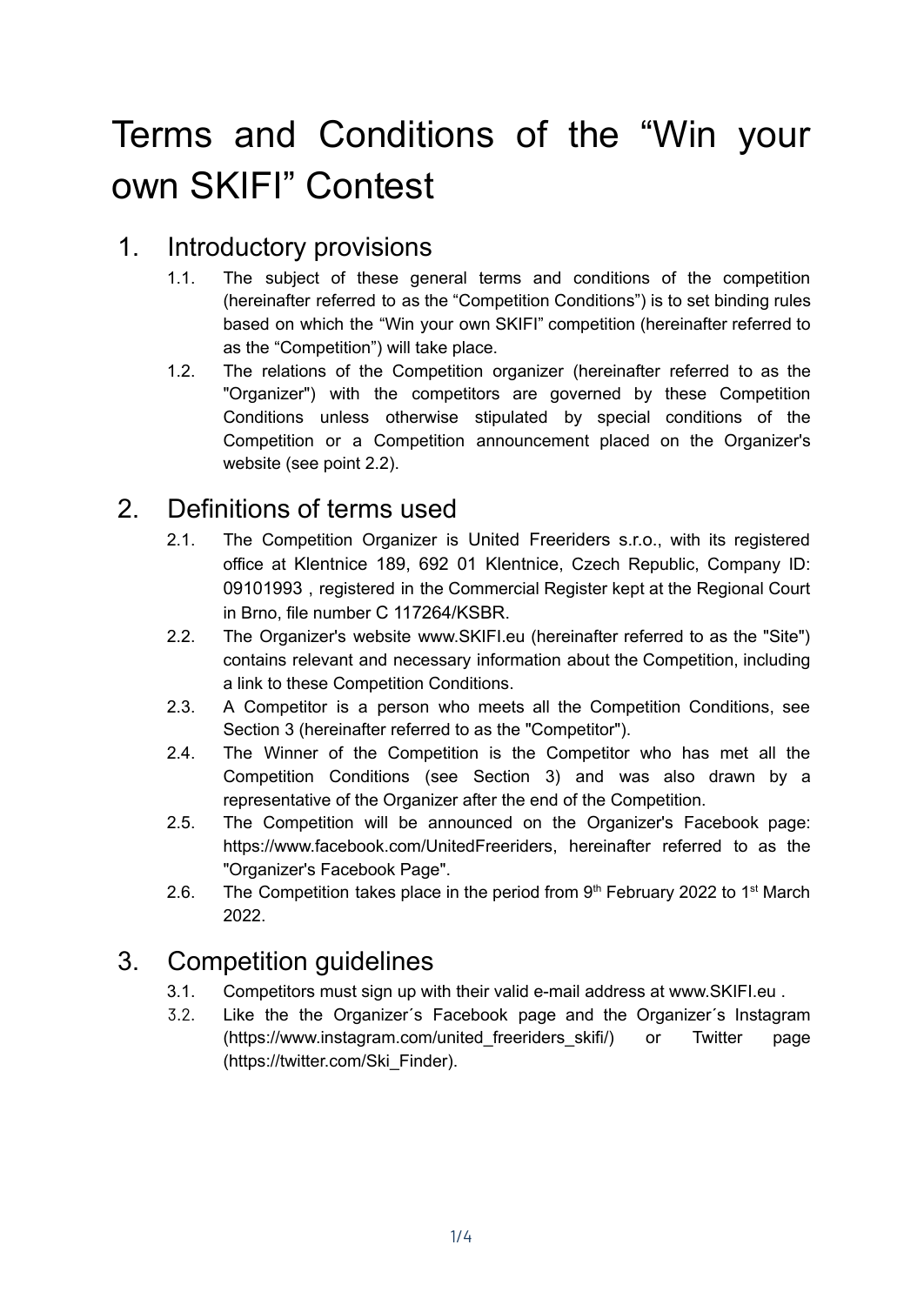### 4. General Contest rules

- 4.1. The Competition is open to all persons who have an active account on one of the following social networks: Facebook, Twitter or Instagram, and who have confirmed that they agree with these Competition Conditions. Employees and collaborators of the Organizer and their family members are excluded.
- 4.2. The Competition is open to natural persons over the age of 18 or persons over the age of min. 15, for whom a Legal Representative is responsible during the Competition and during the realization of the Prize.
- 4.3. Each Competitor can participate in the Competition only once (this will be evaluated on the basis of available and provided personal data of the Competitor). The Organizer reserves the right to exclude fraudulent or multiple contacts from the draw.
- 4.4. The Competition is declared by the day when it is published on the Organizer's Facebook page,
- 4.5. Contestants enter the Contest by providing their e-mail address on [www.skifi.eu](http://www.skifi.eu) and completing point 3.2.
- 4.6. The Prize is handed over by the Organizer no later than 180 days after the determination of the Winner. The handover will take place either in person or by sending the Prize via a transport service to the contact address which the Winner will provide when communicating with the Organizer after the announcement of the win. This fulfills the obligation to hand over the prize to the Winner.
- 4.7. The fee for delivery by the transport service is not part of the Prize. The postage will be determined based on the real costs of the Organizer for sending the Prize to the specific address provided by the Winner. If the Winner does not accept delivery of the Prize by a transport service and does not pay the fee for this transport in advance, their entitlement to the Prize will cease without compensation.
- 4.8. There is no warranty provided on the Prize. The Organizer is not responsible for any defects or damage to the Prize item from the moment of the handover (either personally to the Winner or to the transport service).
- 4.9. The Prize cannot be enforced in court.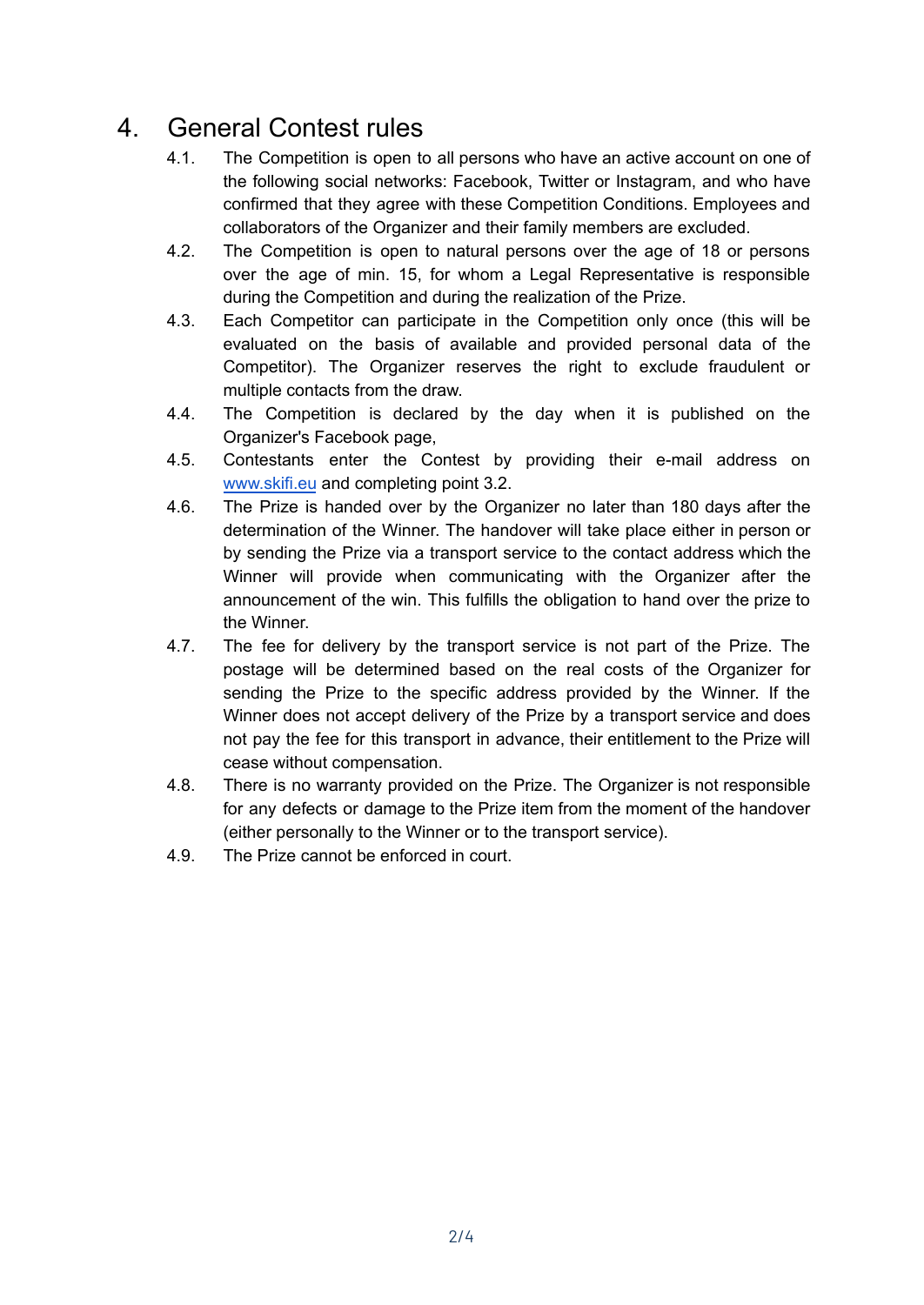# 5. Rights and obligations of the Competitor

- 5.1. The Contestant declares that they participate in the Contest voluntarily.
- 5.2. The Competitor is obliged to provide the Organizer with complete and true contact details that are important for obtaining and handing over/sending the Prize.
- 5.3. The Competitor who becomes the Winner is obliged to respond to the Organizer's call within 48 hours. Otherwise, their entitlement to the Prize will cease.
- 5.4. The organizer will communicate with the Winner by e-mail.
- 5.5. If the Winner does not respond to the Organizer's e-mail within 48 hours, the Prize will be forfeited in favor of the Organizer. The Organizer reserves the right to determine the Substitute Winner, who hereby replaces the original Winner who did not respond to the invitation.
- 5.6. The Competitor is obliged to behave in such a way that there is no violation of valid legal regulations of the Czech Republic or the rules of the social network to which the competition link is shared so that their actions do not cause any harm to the Organizer or other Competitors.

# 6. Rights and obligations of the Organizer

- 6.1. The Organizer is obliged to inform the Winner about the fact that they became the Winner no later than 24 hours after the end of the Competition. The Organizer will do so via the e-mail provided by the Winner during their registration.
- 6.2. The Organizer will fulfill their obligation to issue the Prize to the Winner by handing it over, either in person at the Organizer's premises or by sending it to the address provided by the Winner.
- 6.3. The Organizer is not responsible for any damages which might be caused by the Prize to the Winner or other parties coming into contact with the prize.
- 6.4. The Organizer reserves the right to suspend, alter or terminate the Competition without giving reasons if serious unexpected events or events affected by force majeure occur. In such a case, the Competitor is not entitled to any compensation or settlement.
- 6.5. The Organizer is not responsible for any damages caused by the failure of the systems or the software on which the Competition takes place, and which are unrelated to the deliberate conduct of the Organizer. In such a case the Organizer reserves the right to suspend, alter or terminate the Competition without giving reasons. The Competitor is not entitled to any compensation or settlement.